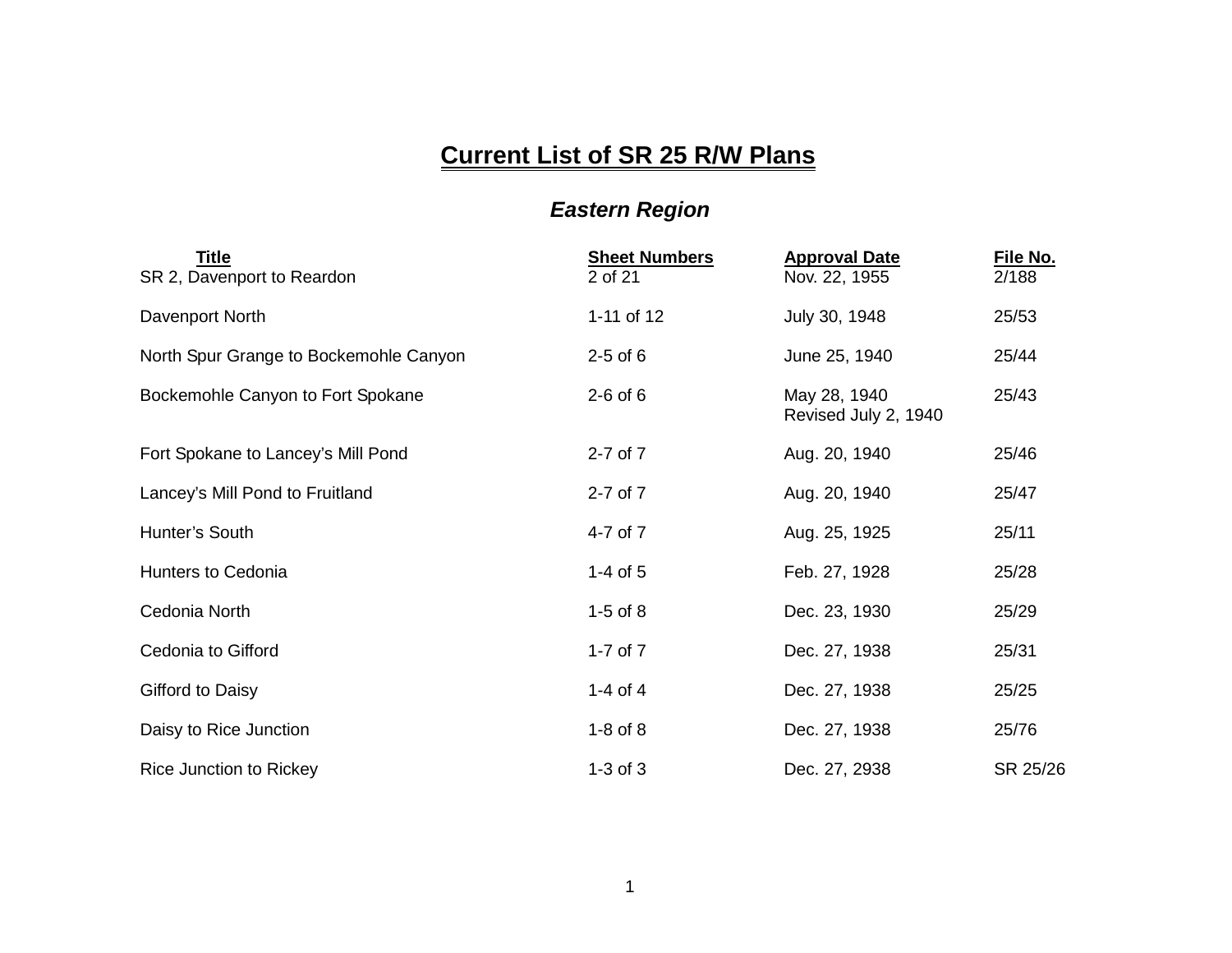| <b>Rickey to Marcus Junction</b>                                                                    | 1-7 of $7$          | Jan. 17, 1939<br>Also May 16, 1939 &<br>March 14, 1939 | 25/27          |
|-----------------------------------------------------------------------------------------------------|---------------------|--------------------------------------------------------|----------------|
| Marcus Junction - Vicinity                                                                          | 1 of 1              | Aug. 8, 1932                                           | 25/60          |
| <b>Meyers Falls to Marcus</b>                                                                       | 2 of 5              | Jan. 24, 1928                                          | 25/7           |
| <b>Marcus Junction to Seven Devils</b>                                                              | $1-5$ of $6$        | March 12, 1940                                         | 25/34          |
| <b>Marcus North</b>                                                                                 | 2 & 3 of 6          | May 8, 1928                                            | 25/9           |
| <b>Marcus to Evans</b>                                                                              | 1-4 of 4            | Feb. 29, 1968                                          | 25/57          |
| <b>Marcus North</b>                                                                                 | 4 of 6              | May 8, 1928                                            | 25/9           |
| <b>Bureau of Reclamation Plans</b><br>Seven Devils to China Bend                                    | $1-3$ of $6$        | May 27, 1940                                           | 25/61          |
| <b>Marcus North</b>                                                                                 | 5 & 6 of 6          | May 8, 1928                                            | 25/9           |
| Evans - North                                                                                       | $1-5$ of $6$        | Nov. 17, 1931                                          | 25/14          |
| <b>Bureau of Reclamation Plans</b><br>Seven Devils to China Bend                                    | 4 & 5 of 6          | May 27, 1940                                           | 25/61          |
| <b>Williams to Onion Creek</b><br><b>Bureau of Reclamation Plans</b><br>Seven Devils to China Beach | 1-3 of 11<br>6 of 6 | July 19, 1932<br>March 27, 1940                        | 25/18<br>25/61 |
| <b>Williams to Onion Creek</b>                                                                      | 5-10 of 11          | July 19, 1932                                          | 25/18          |
| Onion Creek to Hudson's Spur                                                                        | 1 & 2 of 2          | Dec. 28, 1933                                          | 25/20          |